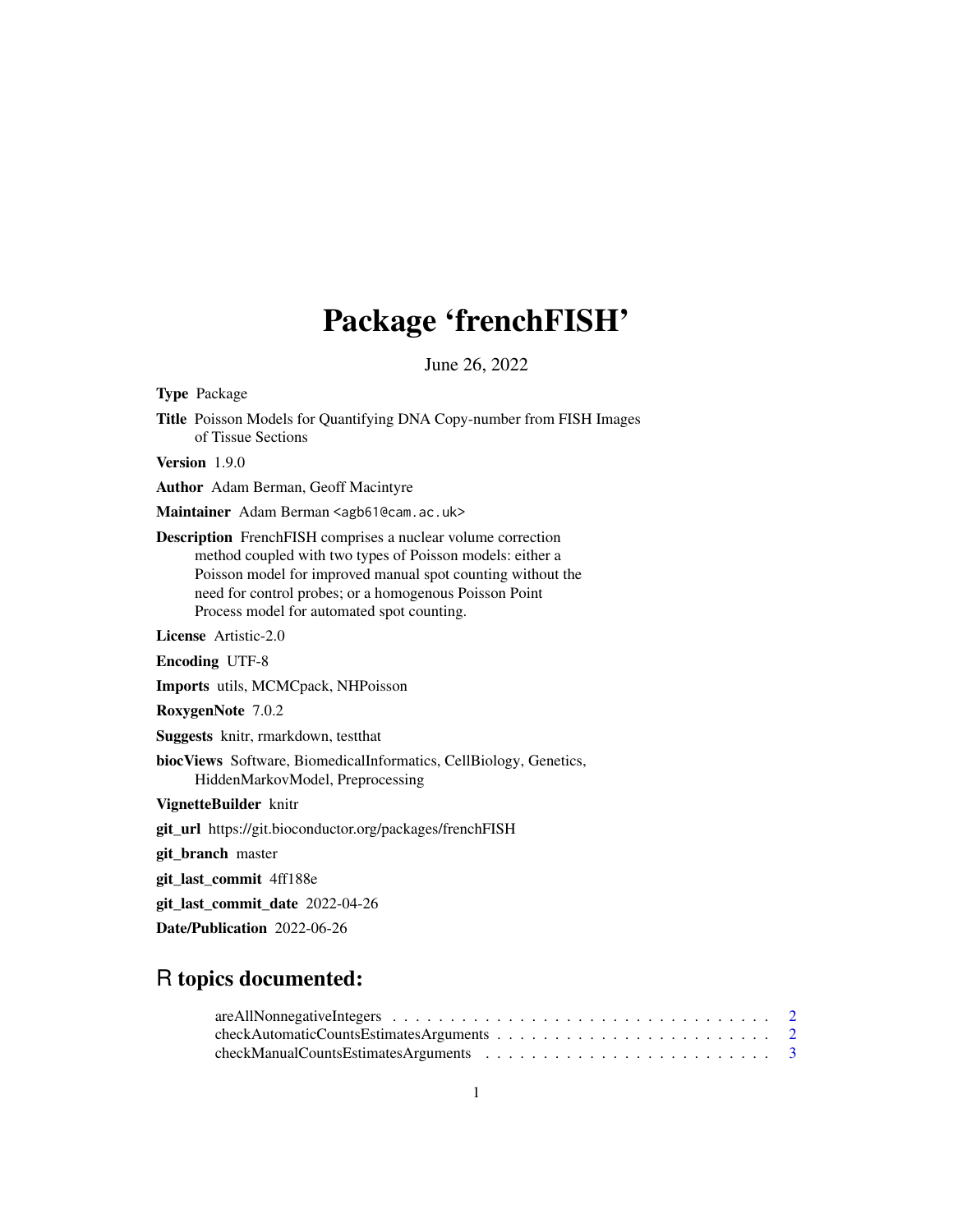<span id="page-1-0"></span>

| Index | 9 |
|-------|---|

#### areAllNonnegativeIntegers

*Helper function to check if all values in the input count matrix are either NA, NaN, or non-negative integers*

#### Description

Helper function to check if all values in the input count matrix are either NA, NaN, or non-negative integers

#### Usage

areAllNonnegativeIntegers(count\_matrix)

#### Arguments

count\_matrix The count matrix

#### Value

TRUE if all values in count\_matrix are non-NA/NaN, non-negative integers; otherwise FALSE

checkAutomaticCountsEstimatesArguments *Helper function to check the arguments input to getAutomatic-CountsEstimates*

#### Description

Helper function to check the arguments input to getAutomaticCountsEstimates

#### Usage

checkAutomaticCountsEstimatesArguments(probeCounts, radius, height)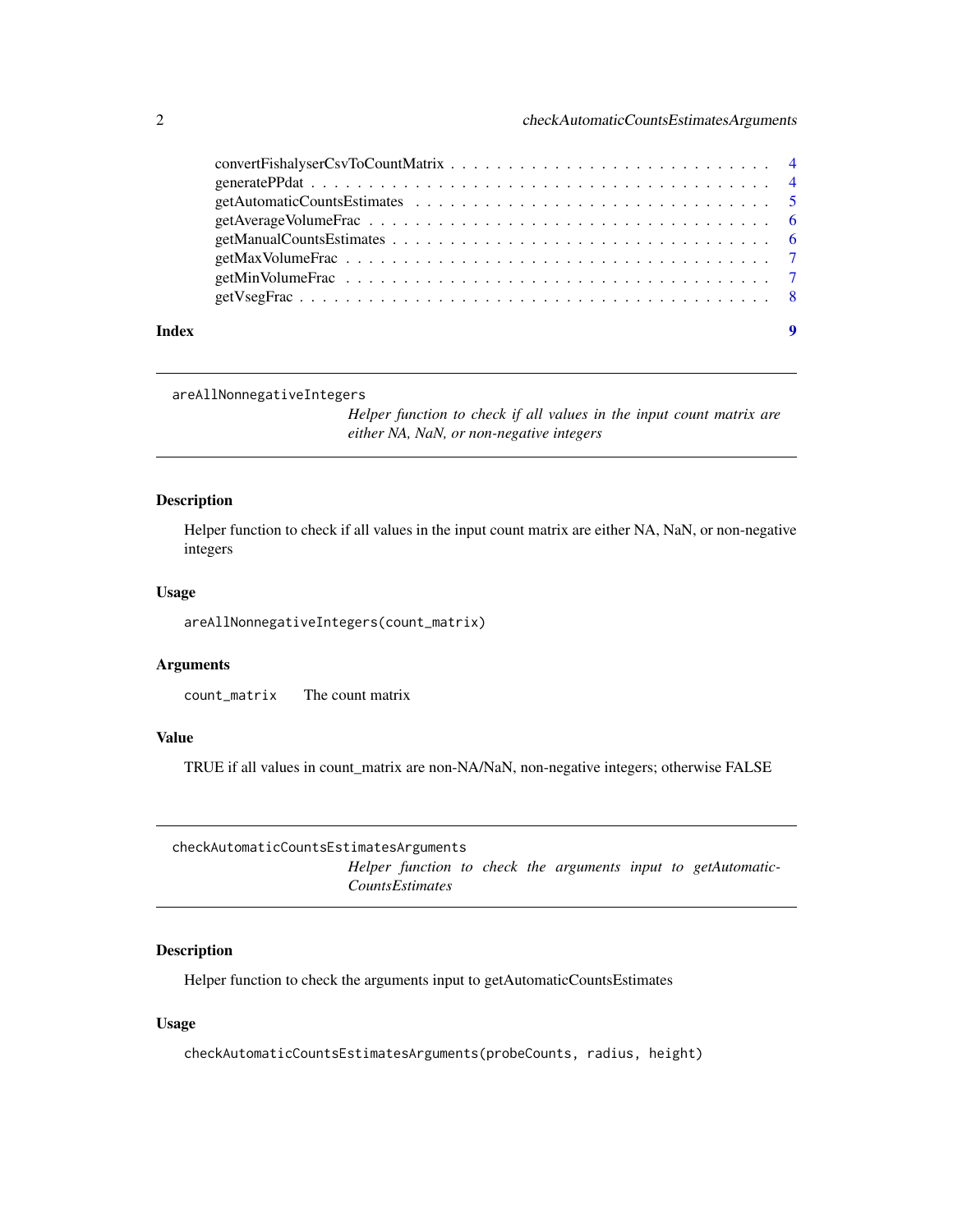#### <span id="page-2-0"></span>Arguments

| probeCounts | A matrix where the first column contains the areas of the nuclear blobs (this<br>column must be named "area" and the unit of its entries must be the square of<br>the unit used to measure radius and height) and the remaining columns (one<br>per probe) contain the spot counts for different probes in each nuclear blob |
|-------------|------------------------------------------------------------------------------------------------------------------------------------------------------------------------------------------------------------------------------------------------------------------------------------------------------------------------------|
| radius      | The cells' nuclear radius (must be measured in same unit as height)                                                                                                                                                                                                                                                          |
| height      | The section height (must be measured in same unit as radius)                                                                                                                                                                                                                                                                 |

#### Value

Nothing if all checks are passed; otherwise throws an error or warning message

checkManualCountsEstimatesArguments *Helper function to check the arguments input to getManualCountsEstimates*

#### Description

Helper function to check the arguments input to getManualCountsEstimates

#### Usage

checkManualCountsEstimatesArguments(probeCounts, radius, height)

#### Arguments

| probeCounts | A matrix of manual spot counts with columns for probes and rows for nuclei |
|-------------|----------------------------------------------------------------------------|
| radius      | The cells' nuclear radius (must be measured in same unit as height)        |
| height      | The section height (must be measured in same unit as radius)               |

#### Value

Nothing if all checks are passed; otherwise throws an error or warning message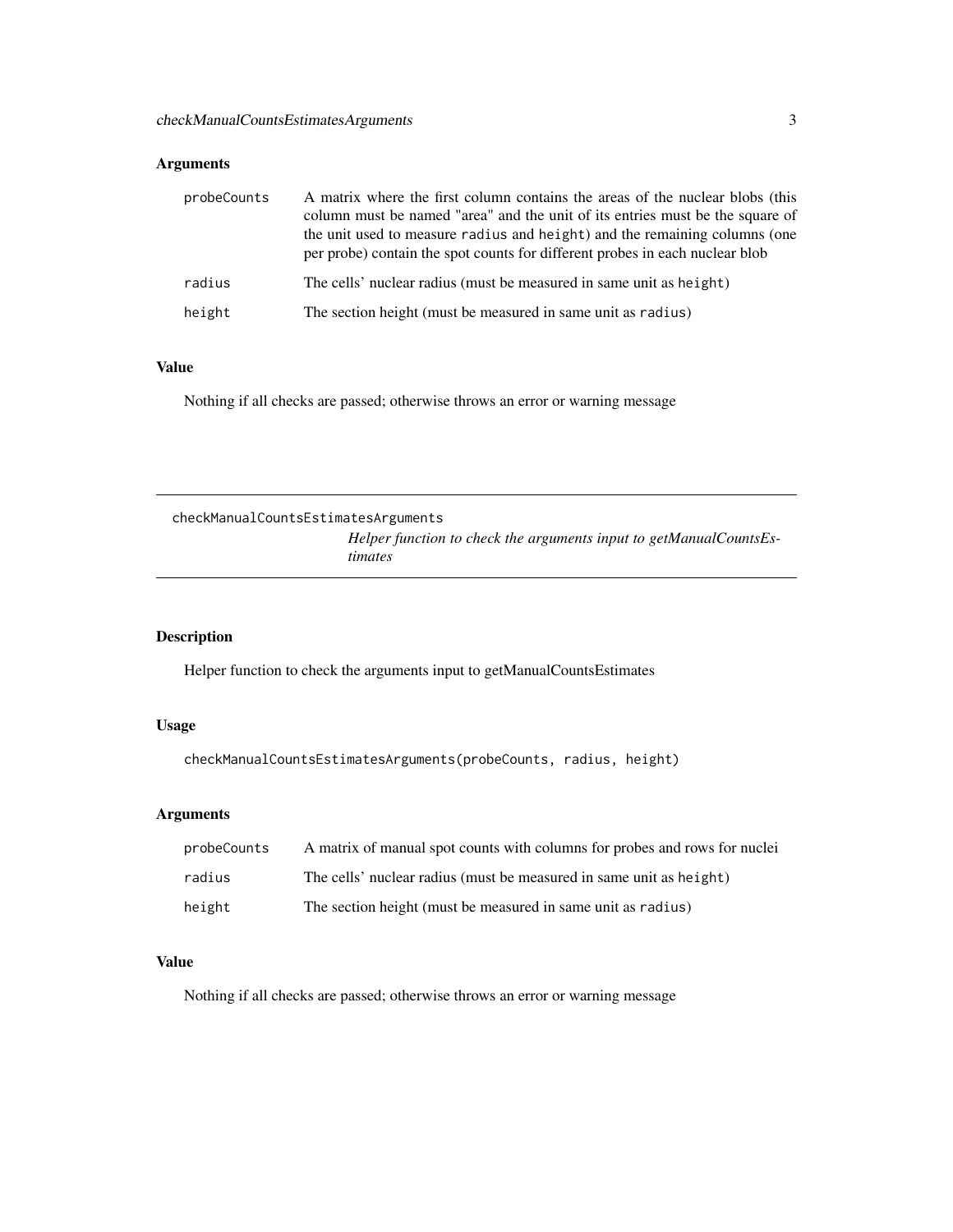<span id="page-3-0"></span>convertFishalyserCsvToCountMatrix

*Function to convert CSV output of the FISHalyseR automatic FISH splot counting software to a count matrix suitable for input to french-FISH's getAutomaticCountsEstimates*

#### Description

Function to convert CSV output of the FISHalyseR automatic FISH splot counting software to a count matrix suitable for input to frenchFISH's getAutomaticCountsEstimates

#### Usage

convertFishalyserCsvToCountMatrix(pathToFishalyserCsv)

#### **Arguments**

pathToFishalyserCsv

The path to the CSV file of automatic spot counts outputted by FISHalyseR

#### Value

A count matrix suitable for input to getAutomaticCountsEstimates

#### Examples

```
probeCounts<-convertFishalyserCsvToCountMatrix(
 system.file("extdata", "SampleFISH.jpg_data.csv", package="frenchFISH"))
```

| generatePPdat | Helper function to convert spot counts and nuclear area measurements |
|---------------|----------------------------------------------------------------------|
|               | into continuous events for Poisson point estimation                  |

#### Description

Helper function to convert spot counts and nuclear area measurements into continuous events for Poisson point estimation

#### Usage

```
generatePPdat(area, spots)
```
#### Arguments

| area  | The nuclear area            |
|-------|-----------------------------|
| spots | The number of spots counted |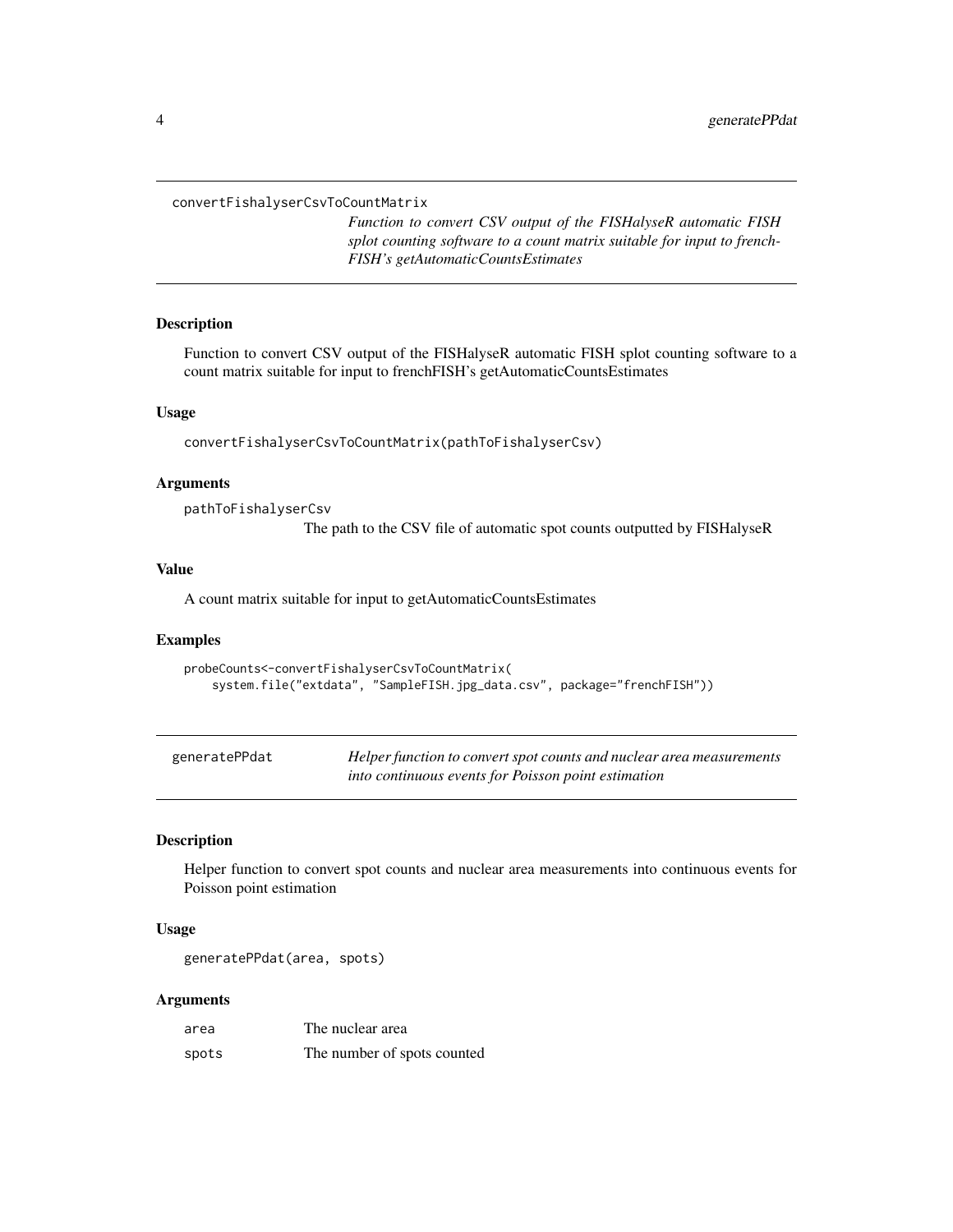#### <span id="page-4-0"></span>Value

Vector of continuous events for Poisson point estimation

```
getAutomaticCountsEstimates
```
*FrenchFISH function for generating Poisson point estimates of spot counts from spot counts which have been automatically generated.*

#### Description

FrenchFISH function for generating Poisson point estimates of spot counts from spot counts which have been automatically generated.

#### Usage

getAutomaticCountsEstimates(probeCounts, radius, height)

#### Arguments

| probeCounts | A matrix where the first column contains the areas of the nuclear blobs (this<br>column must be named "area" and the unit of its entries must be the square of<br>the unit used to measure radius and height) and the remaining columns (one<br>per probe) contain the spot counts for different probes in each nuclear blob |
|-------------|------------------------------------------------------------------------------------------------------------------------------------------------------------------------------------------------------------------------------------------------------------------------------------------------------------------------------|
| radius      | The cells' nuclear radius (must be measured in same unit as height)                                                                                                                                                                                                                                                          |
| height      | The section height (must be measured in same unit as radius)                                                                                                                                                                                                                                                                 |

#### Value

The Poisson point estimates of spot counts for each probe

#### Examples

```
automaticCountsEstimates<-getAutomaticCountsEstimates(
cbind(area=c(250,300,450),
red=c(0,2,4),green=c(5,3,1),
blue=c(3,0,2)), 8, 4)
```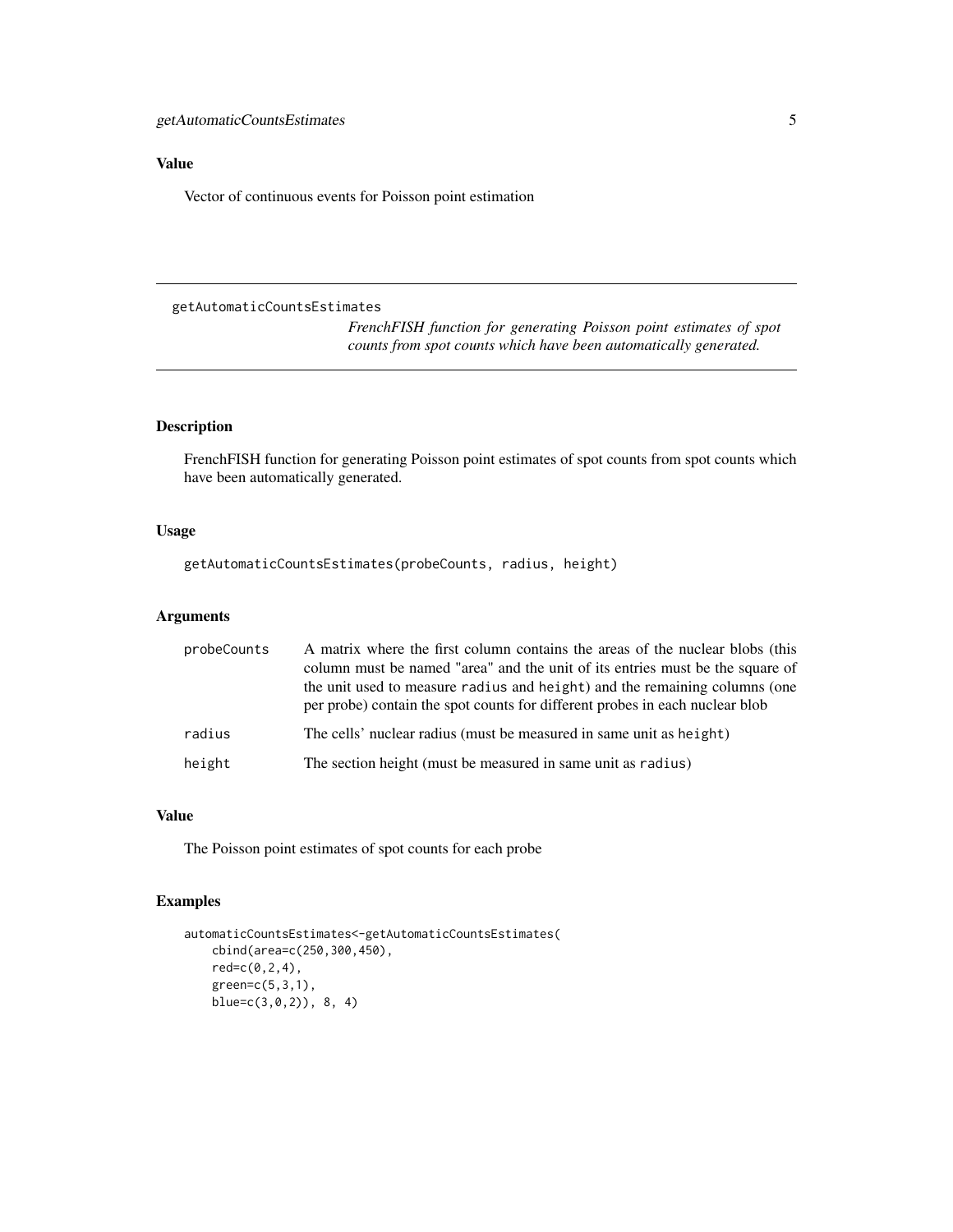<span id="page-5-0"></span>getAverageVolumeFrac *Helper function to get the average volume of nucleus sampled given the nucleus radius and section height*

#### Description

Helper function to get the average volume of nucleus sampled given the nucleus radius and section height

#### Usage

getAverageVolumeFrac(r, h)

#### Arguments

| r | The nuclear radius |
|---|--------------------|
| h | The section height |

#### Value

The average volume of nucleus sampled given the nucleus radius and section height

```
getManualCountsEstimates
```
*FrenchFISH function for generating volume adjusted spot counts from spots which have been manually counted (uses a Markov chain Monte Carlo method).*

#### Description

FrenchFISH function for generating volume adjusted spot counts from spots which have been manually counted (uses a Markov chain Monte Carlo method).

#### Usage

```
getManualCountsEstimates(probeCounts, radius, height)
```
#### Arguments

| probeCounts | A matrix of manual spot counts with columns for probes and rows for nuclei |
|-------------|----------------------------------------------------------------------------|
| radius      | The cells' nuclear radius (must be measured in same unit as height)        |
| height      | The section height (must be measured in same unit as radius)               |

#### Value

The volume adjusted spot counts for each probe that have been generated using MCMC modelling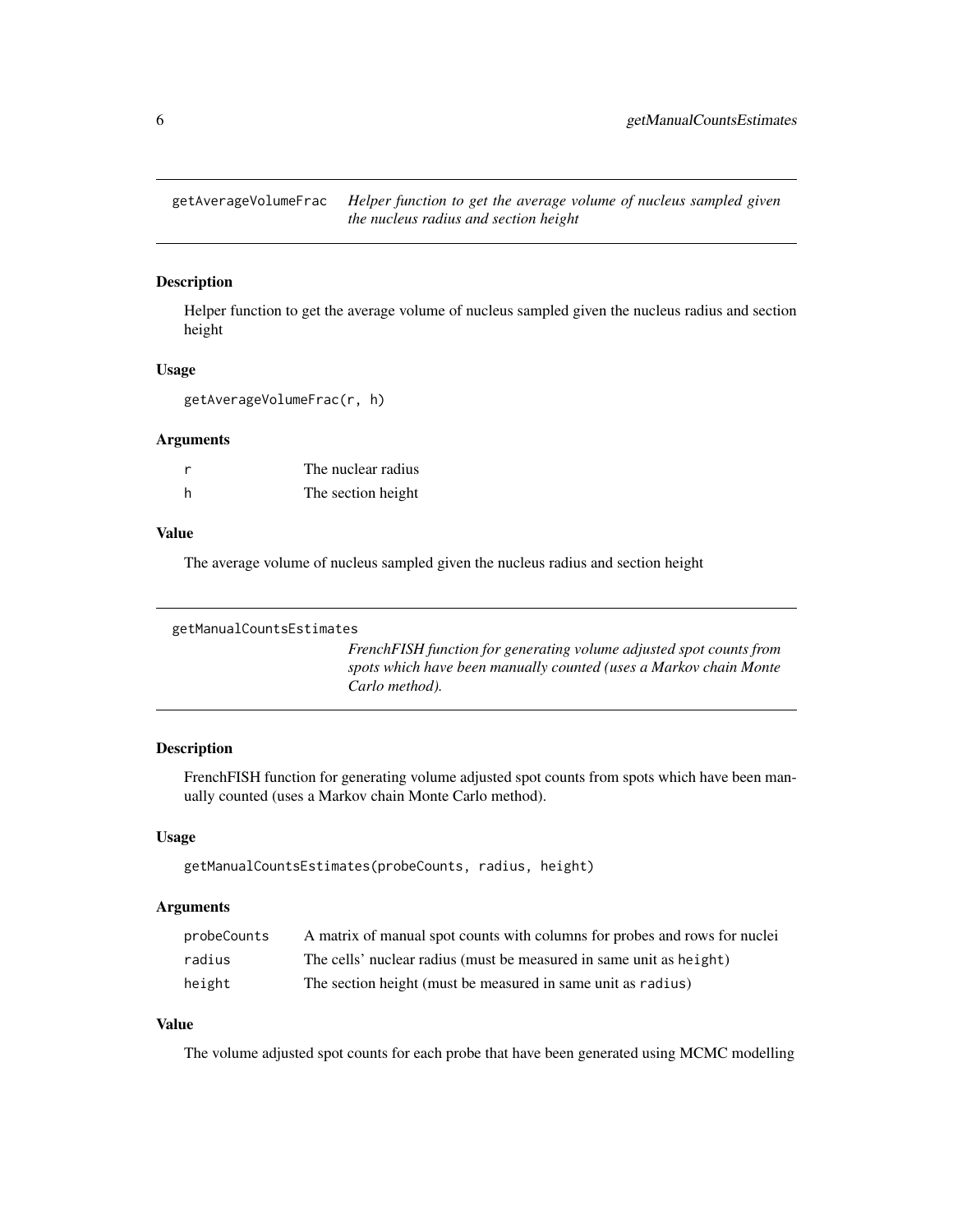#### <span id="page-6-0"></span>getMaxVolumeFrac 7

#### Examples

```
manualCountsEstimates<-getManualCountsEstimates(cbind(red=c(0,2,4),
green=c(5,3,1), blue=c(3,0,2)), 8, 4)
```

| getMaxVolumeFrac | Helper function to get the maximum possible volume of nucleus sam- |
|------------------|--------------------------------------------------------------------|
|                  | pled given the nucleus radius and section height                   |

#### Description

Helper function to get the maximum possible volume of nucleus sampled given the nucleus radius and section height

#### Usage

getMaxVolumeFrac(r, h)

#### Arguments

|     | The nuclear radius |
|-----|--------------------|
| - h | The section height |

#### Value

The maximum possible volume of nucleus sampled given the nucleus radius and section height

| getMinVolumeFrac | Helper function that returns the minimum possible volume of nucleus |
|------------------|---------------------------------------------------------------------|
|                  | sampled given the nucleus radius and section height                 |

#### Description

Helper function that returns the minimum possible volume of nucleus sampled given the nucleus radius and section height

#### Usage

```
getMinVolumeFrac(r, h)
```
#### Arguments

|   | The radius of the nuclei  |
|---|---------------------------|
| h | The height of the section |

#### Value

The minimum possible volume of nucleus sampled given the nucleus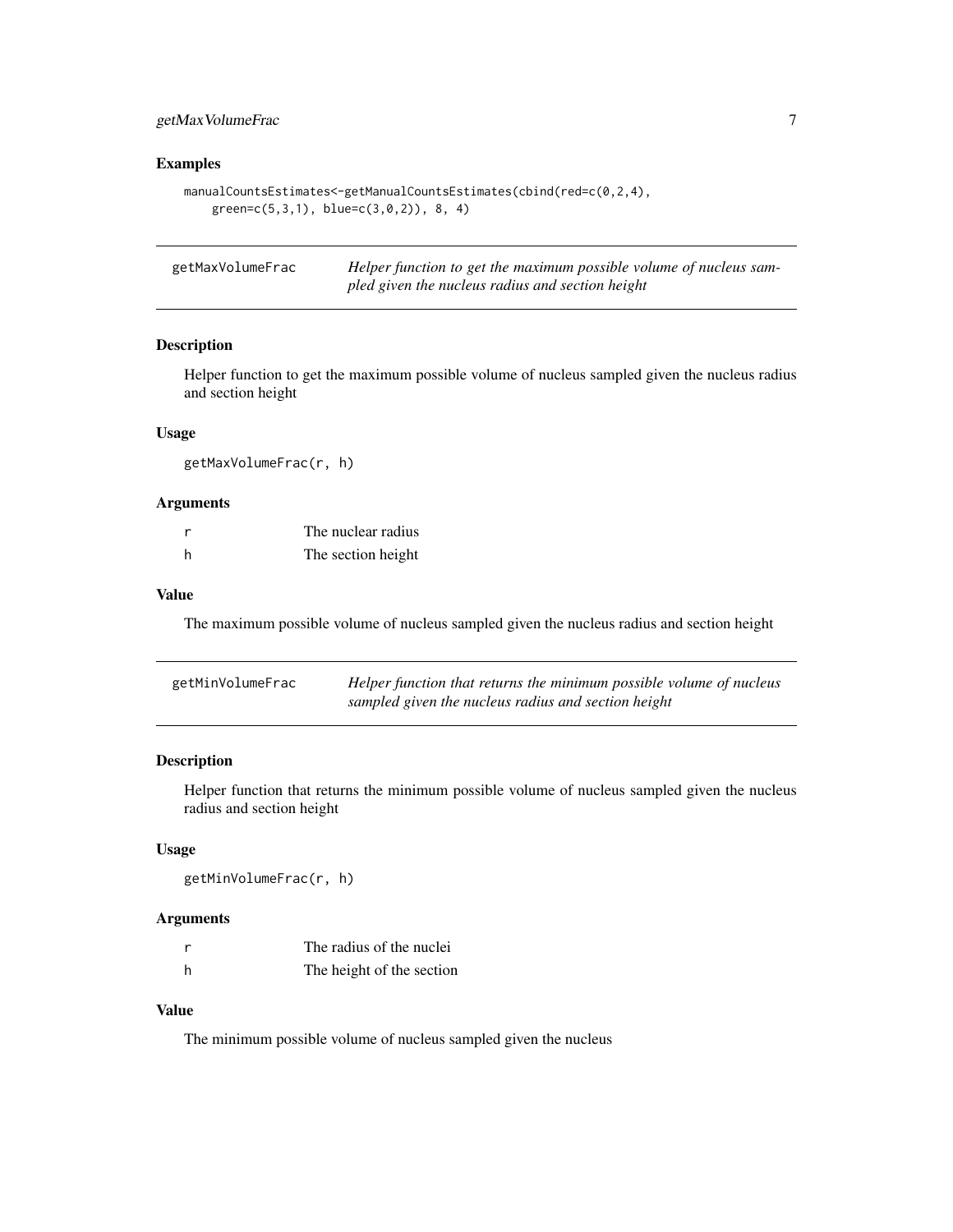<span id="page-7-0"></span>

#### Description

Helper function that returns the fraction of the nucleus sampled for a specified distance from the midpoint

#### Usage

getVsegFrac(d, h, r)

#### Arguments

| d   | The distance sampled from the midpoint |
|-----|----------------------------------------|
| h   | The height of the section              |
| - r | The radius of the nuclei               |

#### Value

The fraction of the nucleus sampled for a specified distance from the midpoint